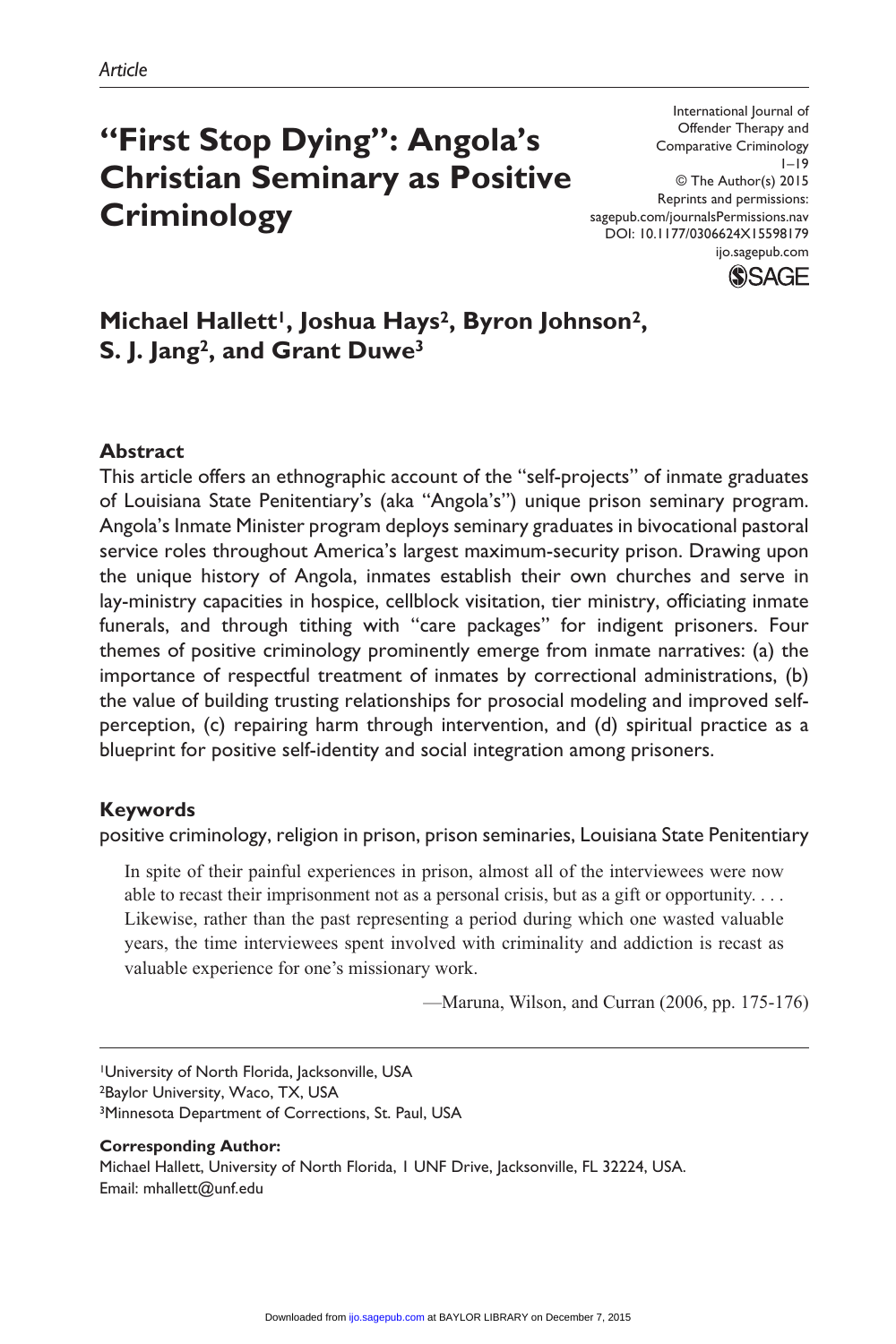# **Introduction: "Angola—The Bloodiest Prison in America"**

Grounded in phenomenological criminology, this article explores the "self-projects" and "meaning-making" strategies of inmate graduates of Louisiana State Penitentiary's unique Christian seminary program. "Phenomenological criminology is an attempt to understand criminal decision making through an examination of the offender's selfproject—the self-image they are hoping to uphold, the ends they aim to achieve, and their strategies for creating meaning in their lives" (Maruna, 2001, p. 38). Upon full matriculation, graduates of the seminary become practitioners in Angola's unique Inmate Minister program. In the context of a "curious eclipse of prison ethnography in the age of mass incarceration," Wacquant and other researchers have recently stressed the importance of resurrecting phenomenological research on the experience of longterm inmates (Calverly, 2013; Crewe, 2009; Wacquant, 2002). This article is part of a larger research project exploring religious faith among inmates at Angola, offering a preliminary ethnographic account of Angola's unique prison seminary program (see Hallett, et al., in press; Duwe, et al., 2015).

Louisiana State Penitentiary (hereafter "Angola"), located in Angola, Louisiana, is America's largest maximum-security prison, currently housing over 6,300 inmates in five separate complexes spread over 18,000 acres of a working prison farm. Cellblock and dormitory units are still called "camps" at Angola, a remnant of the traditional assignment of slaves to "work camps" across various locations of the property, a former slave plantation (Carleton, 1971, p. 89). The property first became known as "Angola" because it was this region of Africa that supplied its slaves. Roughly 75% of inmates currently serving time at Angola are serving life sentences (Louisiana Department of Corrections, 2015).

A "life sentence" in Louisiana means "natural life," expiring only upon the inmate's death (Nellis, 2010, p. 28). The average sentence for "non-lifers" at Angola in 2012 was 92.7 years. One inmate at Angola has a sentence of 846 years. More than 90% of the inmates sentenced to Angola will die there. Almost all inmates serving time at Angola have been convicted of violent crimes or sex crimes, except those housed in the newly annexed "Phelps" complex, "Camp C," which is now being used as an overflow facility for "short timers" sent from other Louisiana prisons. "Short time" at Angola means 10 years or less, with approximately 1,200 inmates currently assigned to the Camp C Phelps complex unit. Roughly one third of inmates at Angola have been sentenced to life without parole for crimes other than first-degree murder, including second-degree murder, rape, kidnapping, aggravated battery, and other habitual offender convictions. According to Melanie Gueho, Deputy Director of Louisiana Department of Corrections, an astounding 1,459 inmates at Angola are serving life on their first convictions (Melanie Gueho, personal communication, November 18, 2014; Louisiana Department of Corrections, 2015).

By all measures, Louisiana is a national outlier in punitive sentencing, having the highest incarceration rate in the nation at 893 per 100,000 in 2012. The average incarceration rate among U.S. states in 2012 was 480 per 100,000 (Carson & Golinelli,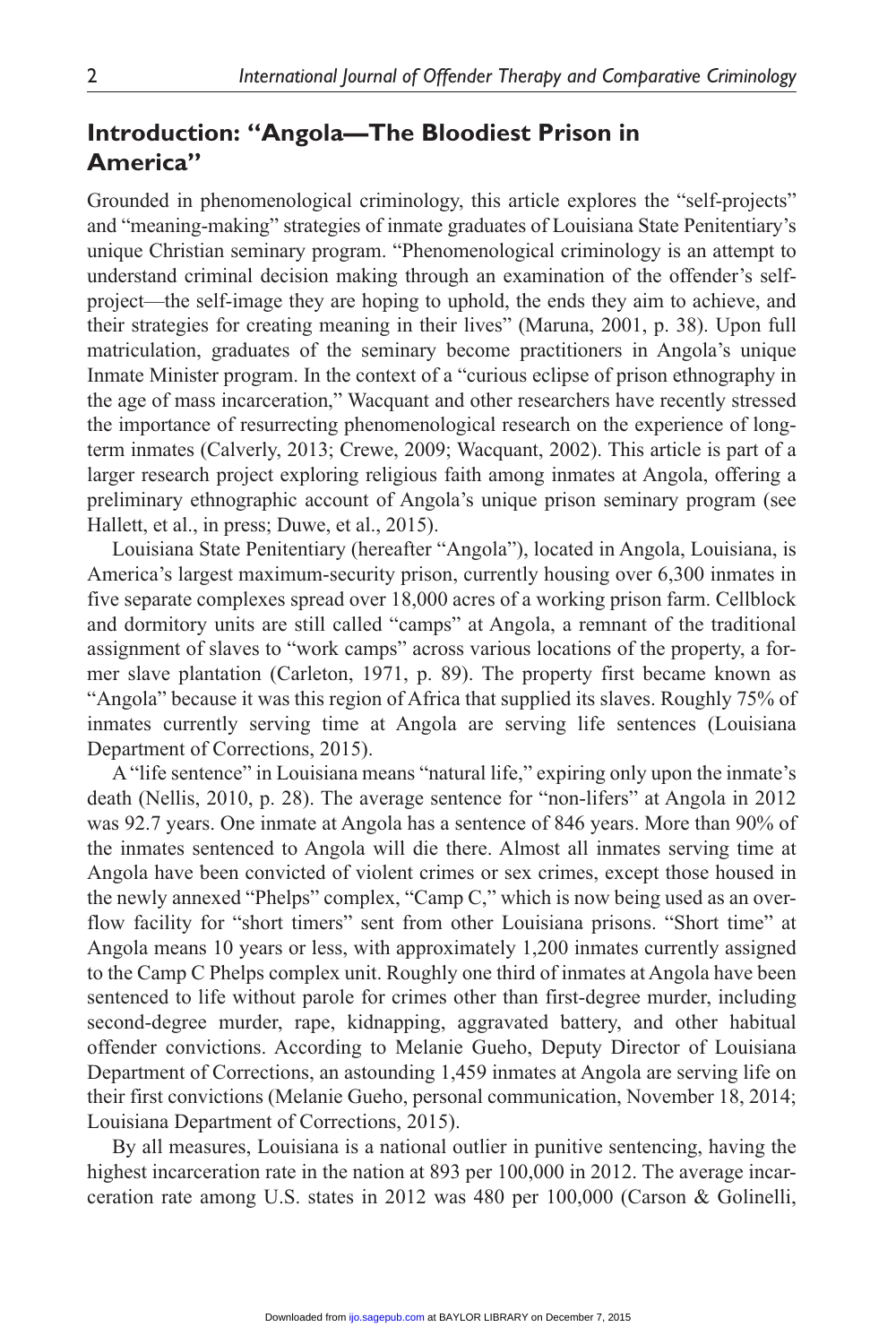2013). The harshness of Louisiana's sentencing structure is even more pronounced when examined through the lens of gender, having a 2012 incarceration rate of 1,720 per 100,000 versus a national average male incarceration rate of 910. Louisiana's closest competitor in male incarceration, Mississippi, has a male incarceration rate of 1,370 per 100,000 (Carson & Golinelli, 2013). In short, Louisiana has the highest incarceration rate in the United States by a significant margin, focused disproportionately on Black males. Seventy-five percent of inmates at Angola are Black, and 24% are White. The remaining 1% comprised of Hispanic and "Other" identifiers (Louisiana Department of Corrections, 2015).

Angola is a very unique correctional environment in many respects. Because of Louisiana's draconian sentencing structure, Angola cannot easily avail itself of "good time credit" or other parole eligibility tools that many prisons traditionally rely upon to encourage good behavior. Prisoners at Angola have few options for gaining early release and arguably little incentive to change themselves in any deep way—excepting of course that the vast majority of men at Angola will spend the rest of their lives on its grounds with no hope of release (Louisiana Department of Corrections, 2015; Nellis, 2010).

In no small part due to chronic lack of funding and the historical expectation that Angola turn a profit or at least remain self-sufficient, inmate leadership at the prison has long been a source of both pride and conflict. With good results and bad, inmates have long-held positions of trust on the compound, serving in key roles managing the farm, working the laundry, cafeteria, plumbing and maintenance, and in other key capacities including most recently, caring for fellow inmates at the prison hospice and serving as inmate ministers. The paid prison staff alone simply cannot meet the needs of inmates at Angola.

While operating a farm may seem to provide opportunities for inmate productivity and rehabilitation, overreliance upon inmate labor has historically been a source of rampant violence and discord. As Historian Mark Carleton noted in 1971, prior to dramatic federal intervention at the prison and a near-complete overhaul of Angola's operations structure, inmates by necessity often guarded the prison:

Since 1917 most guards at Angola have in fact been convicts themselves, as many as six hundred at one time. Armed with rifles and shotguns, these 'trusties' have guarded the periphery of the camps, under orders to shoot anyone attempting to escape. While the use of convict guards has saved money, it has also contributed in large measure to the brutality and low morale of prisoners at Angola over the years. (p. 138)

By the 1960s, rampant violence surfaced in headlines featuring a shadowy jumble of inmates and state corrections staff operating prostitution rings and illicit drug markets at the prison. Vestiges of the "old Angola" lingered: "The old Angola had been a Hobbesian nightmare ruled by inmate trustees only more malignant than the guards whose favor they curried in order to maintain the shabby privileges of their office" (Horne, 2005, p. 125). The prison housed Black and White inmates separately until the 1980s, and Angola well deserved its reputation for being the "Bloodiest Prison in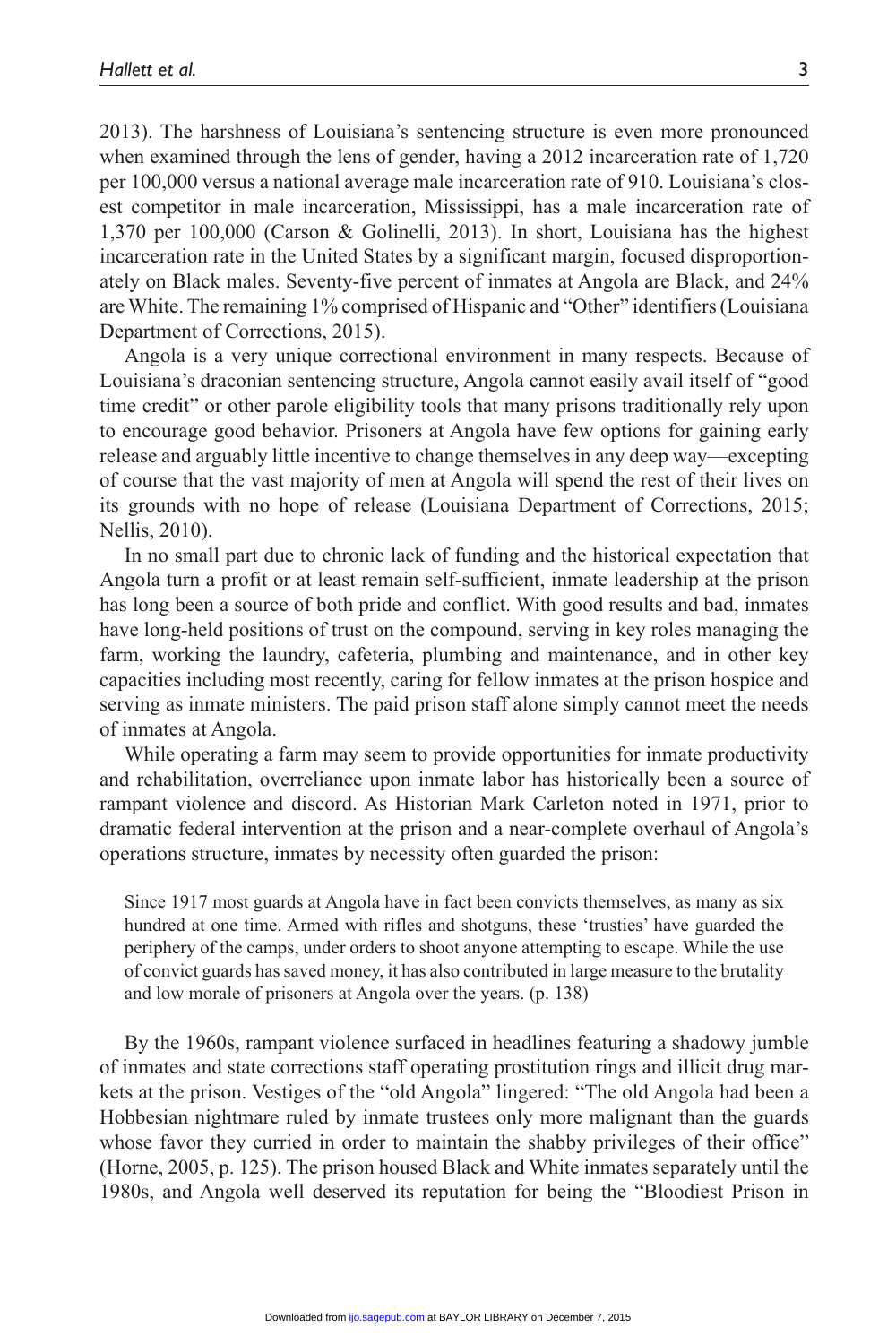America," asserts Wilbert Rideau, longtime editor of Angola's inmate-run newspaper, *The Angolite.* As Rideau (1985) puts it, at Angola:

The strong routinely enslaved the weak, and new inmates entering the prison had to pass a test of violence to determine the status they would have in the prison community: "man" or "slave." The younger slaves served as effeminate homosexuals, while the older slaves lived as servants who were made to produce income for their owners. In keeping with prison tradition, slaves were bought, sold, and traded among the strong. This practice was accepted as a natural part of prison life by both inmates and security officials. Human life had no value at Angola. (p. 1069)

#### **Method: Participants and Procedure**

Criminologists outlining the tenets of "Positive Criminology" stress holistic understandings of inmates that reject totalizing negative labels and promote enrichment programs for achieving desistance among inmates. Positive Criminology emphasizes increasing the self-efficacy of prisoners through improved staff–inmate relationships, providing increased programming resources for prisons, and through cultivating spirituality as a pathway for challenging self-centeredness (see Ronel & Elisha, 2011; Ronel, Frid, & Timor, 2013; Ronel & Segev, 2014). The purpose of this research is to gain understanding of the motivations and self-projects of inmates who enrolled in Angola's prison seminary and to elicit descriptions of the meanings inmates ascribe to their work as inmate ministers.

Utilizing a semistructured interview protocol approved through a full-board Institutional Review process at a state university and again through the Louisiana Department of Corrections, in-depth interviews of 107 seminary graduates and 19 staff members were conducted at Angola over a 2-year period, April 2013 to March 2015. Of those inmate interviewees, 63 were Black, 40 were White, and 4 were Hispanic. A large majority (87%) of respondents had a life sentence and were, on average, 43 years old at the time of the interview. All interviews were voluntary and confidential, conducted at various locations across the prison compound. All participants received a signed copy of the informed consent form and could withdraw at any time. Interviews lasted between 1 and 2 hr and were recorded and transcribed.

Struck by a resonance in themes of Positive Criminology expressed in the personal narratives of seminary graduates and staff at Angola (particularly as reflected in Ronel et al.'s [2013] account of inmate participation in a Vipassana prison program), the two lead authors reviewed inmate narratives and separately identified four dominant themes of Positive Criminology prominent in the self-presentations of seminary graduates (see Ronel & Elisha, 2011; Ronel et al., 2013; Ronel & Segev, 2014). Four key themes of Positive Criminology emerged in the narratives: (a) the importance of respectful treatment of prisoners by correctional administrations, (b) the value of building of trusting relationships for prosocial modeling and improved self-perception, (c) repairing harm through intervention, and (d) spiritual practice as a blueprint for cultivating positive self-identity and social integration among inmates.

Exploratory in nature, this study has several limitations. First, because Angola's seminary is the first and only program of its kind operating in an American prison,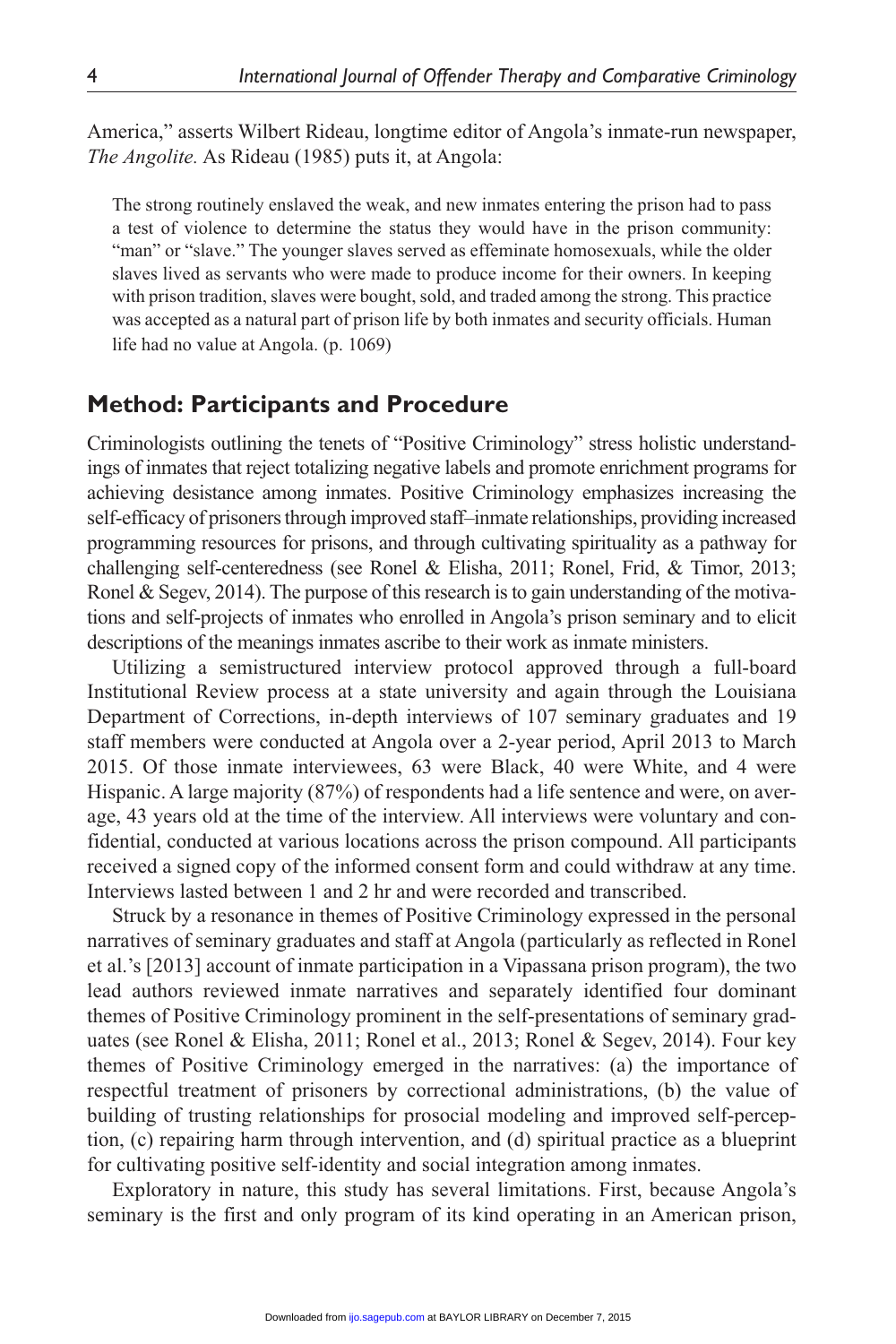hearing first from inmates about the meaning of the seminary for them—*in their own words*—should precede conceptual framing by researchers for more empirical research. Second, because this study is formative and exploratory, it involves only a sample of inmate seminary graduates and is not intended to be generalizable (Guba  $\&$ Lincoln, 1994). The sample, however, does represent over one half of all active inmate ministers at the prison. This project is part of a larger evaluation of prison seminaries in two states, Louisiana and Texas (Hallett et al., in press).

# **Positive Criminology and Angola's Inmate Minister Program**

### *The Importance of Respectful Treatment of Prisoners by Correctional Administrations*

In the context of inmate litigation regarding prison conditions in the aftermath of the turbulent 1960s, new strategies for improving safety in prisons developed nationwide. When he started in 1995, Burl Cain's first priority as the new warden of Angola was to implement a Unit Management structure across all units of the prison (Glover, 1995). "Management-by-walking-around" and "unit management" are two popularly adopted systems imported from mainstream business and military operations into corrections for the purpose of improving conditions (DiIulio, 1998). According to the U.S. Department of Justice Bureau of Prisons "Unit Management Manual" (1999),

The concept of Unit Management is to place inmates in close physical proximity to the staff working with them so that staff and inmates are easily accessible to one another daily. This proximity enhances the quality of relationships between staff and inmates by providing: increased frequency of contact, direct observation of inmate behavior and potential problems, and increased inmate access to the staff who make primary decisions about them. Since inmates may be assigned to particular units based on differences in their supervision and program needs, Unit Management often divides inmates into well defined groups which are identified with a specific unit and with staff who are responsible for delivery of specific programs and services. (p. 4)

In no small part because of the racial division in worship practices at Angola, by 1995, the prison had "only approximately 700 prisoners attending worship, many of them not regularly" (Glover, 1995, p. 22). Meanwhile, Congress had abolished Pell Grant eligibility for convicted felons in 1994.<sup>1</sup>

[Today], many state and federal prisoners do not have access to prison-based higher education programs due to a provision in the Violent Crime Control and Law Enforcement Act of 1994 that revoked their eligibility to receive Pell Grant awards to support their education. Most of the colleges and universities that provided the more than 350 degree programs to prisoners relied heavily on this funding and were unable to continue their instruction without it. (See Davis 2008).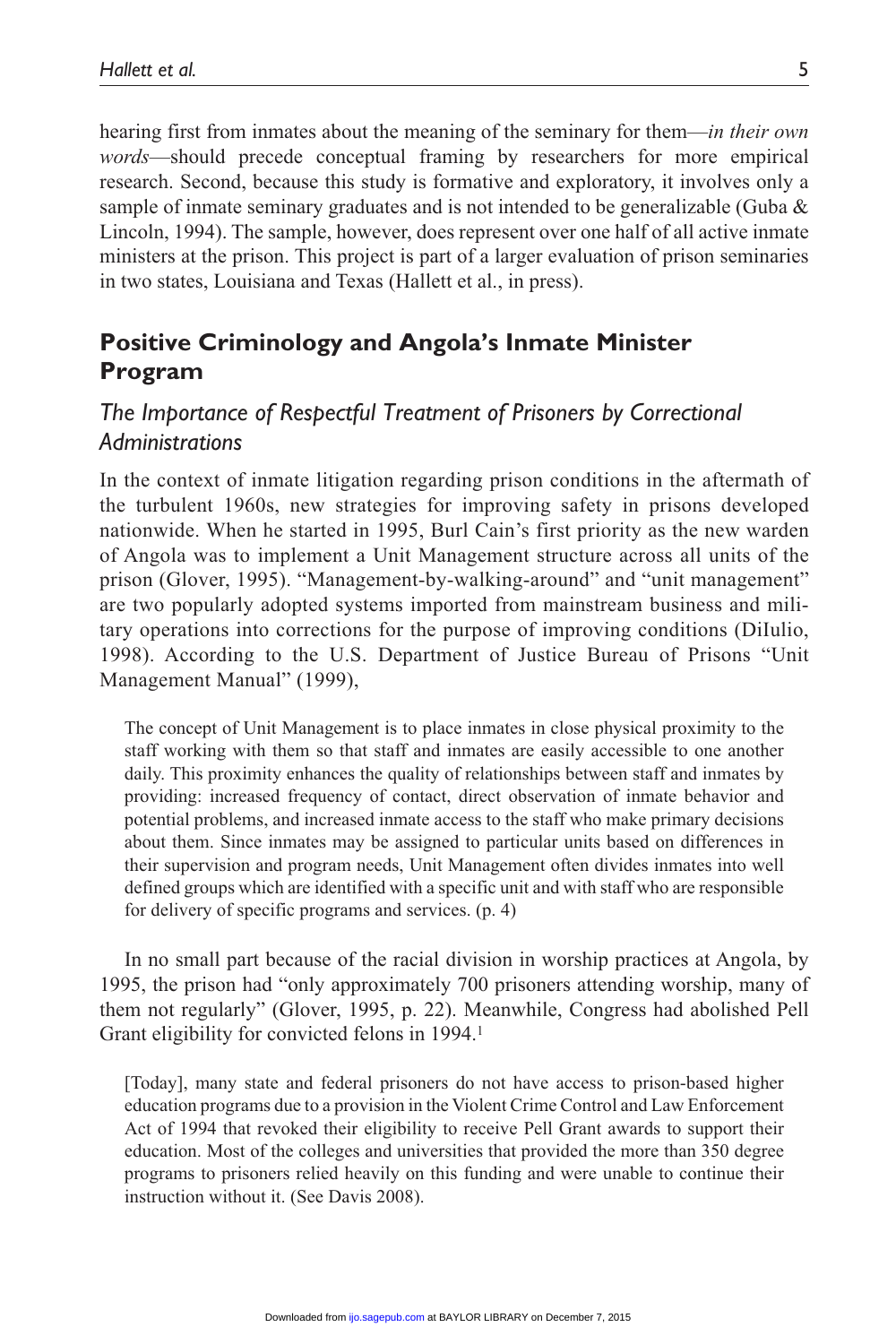In the case of Angola, however, the large percentage of inmates serving life without parole or on death row left many inmates already ineligible for Pell Grants in 1992.<sup>2</sup> Cain felt the removal of these resources was uniquely harmful to Angola. Educational programs kept inmates motivated and otherwise engaged—one of the few personal enrichment tools he had available to incentivize good behavior (personal communication).3 Due to the unique character of Angola, revocation of Pell Grant eligibility affected the prison's population in a particularly negative way, even more profoundly than it did other institutions. Burl Cain felt many aspects of inmate life at Angola were "still inhumane" when he arrived—citing an incident in which, during a rain-soaked inmate funeral, a deceased prisoner's body fell out of the cheap water-logged cardboard box provided by the state for burial. Cain vowed things would change (today, Angola's inmates make their own wooden caskets, with inmate ministers frequently officiating prisoner funerals at which no decedent relatives are present for the occasion).

Searching for options, Cain noted his concerns to a friend, T. W. Terrell, outreach director of education programs for the Baptist Association of Greater Baton Rouge, who recommended contacting New Orleans Baptist Theological Seminary (NOBTS). NOBTS operated a Southern Association of Colleges and Schools (SACS)–accredited undergraduate program in Christian Ministry at its New Orleans campus and also delivered courses through several "extension center" programs across Louisiana.4 In addition to its religious program, the NOBTS curriculum included courses in science, math, English literature, and history that might be of interest to Angola's inmates. Perhaps NOBTS would be willing to offer a few courses for the men at Angola. Cain asked Terrell to meet with Dr. Landrum Leavell, then President of NOBTS, and Dr. Jimmy Dukes, Dean supervising Extension Programs, to ask whether they could help.

Dukes described NOBTS as being reluctant. First, how could the school pay for it? Second, the guiding mission of NOBTS is to serve as a seminary and "equip local churches," not simply to offer degree programs for students unaffiliated with active congregations. This initial conversation led to more questions, so a follow-up meeting was set up. Explained Dr. Dukes:

All the way up there I was thinking, we've got to live by our mission. Our mission is to train ministers to minister in local churches. I don't see how we can fit Angola into our mission. So when I got up there, that's the first thing I told Warden Cain in the meeting, with all his Associate Wardens present. And he of course said, "Look, we have multiple inmate-led congregations right here at the prison." And I said, "Well, then we can do that. Because that's what we do." (J. Dukes, personal interview at NOBTS, October 16, 2013).

Recognizing the unique needs of inmates serving long sentences, NOBTS modified its curriculum slightly to provide a minor concentration in grief counseling and conflict management:

The needs of men at Angola are obviously different than they might be for ministers on the outside. We realized that these guys are going to need that [training], not only in their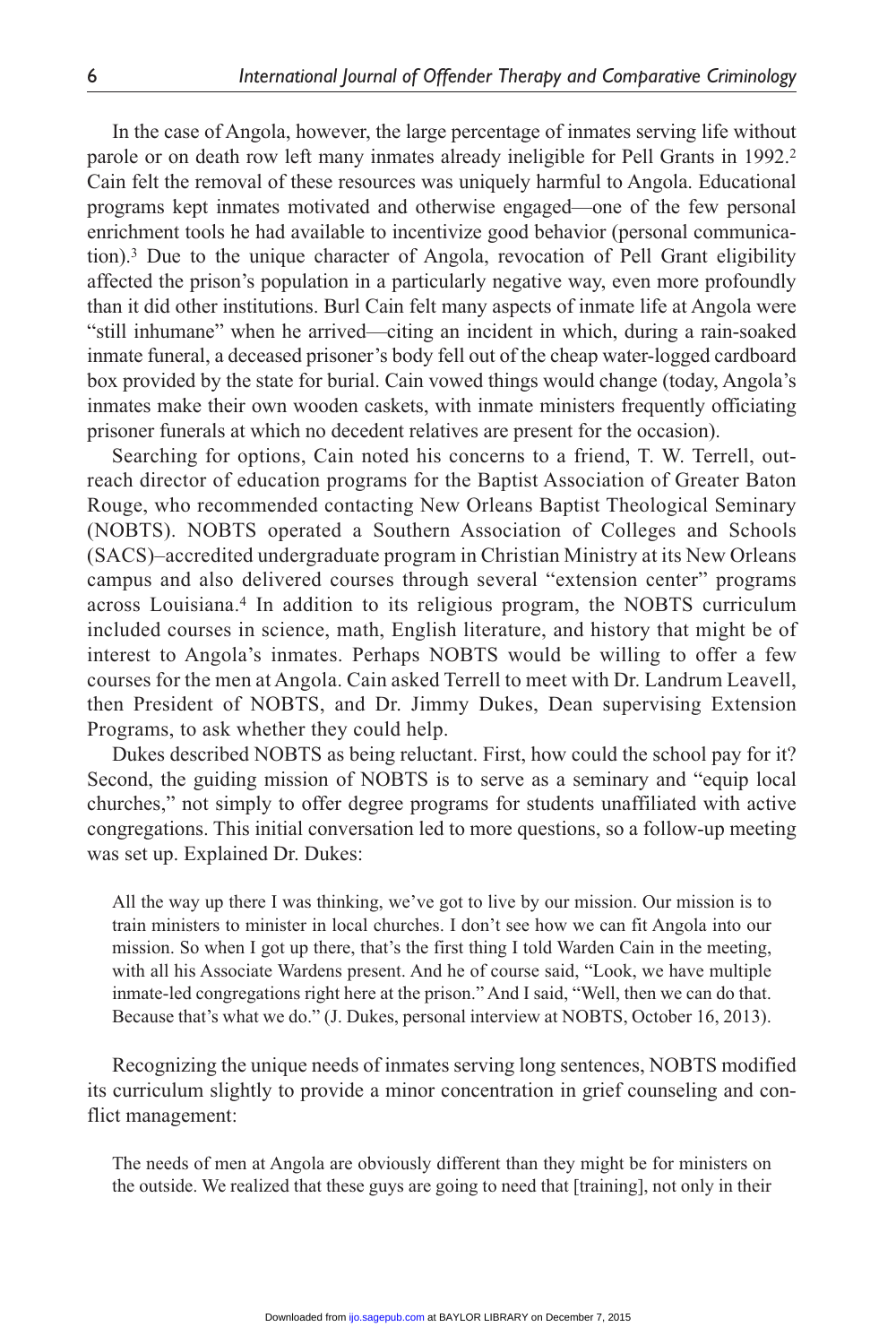own lives to deal with their own issues, but also in dealing with their peers as well. So, we added things like Conflict Management and Grief Counseling. But we also worked hard to make the degree program essentially the same [as its free-world counterpart]. (J. Dukes, personal interview, October 16, 2013)

Full tuition and board for a typical student at the NOBTS main campus in New Orleans approximates US\$40,000 per year. When asked, "Why would NOBTS spend all that money to teach Greek and Hebrew to a bunch of guys serving life in prison?" Dukes replied,

Well, we pay for this program out of our own pocket as an offering. We're proud to do it. We certainly don't force it on anyone. Other programs would be welcome. Where are they? I would say that the best thing that could happen would be where it becomes the norm that people of all faiths—whatever—get to tell their story. That would be the best thing. Perhaps then we can begin to discuss genuine rehabilitation and giving people a second chance; and begin to look at non-violent people in prison. Is their sentence fair? That's what I would hope.

In partial reflection of the subaltern status of many inmates at Angola, despite existing for almost 20 consecutive years, NOBTS has graduated only roughly 250 students overall, a small fraction of the approximately 5,500 prisoners housed in the prison at any moment. Inmate graduates of the seminary are among the most educated personnel at the prison—with more than 60% of corrections staff at Angola having only a high school or GED level of educational attainment. Not all inmate ministers are graduates of the seminary, however, due to a small contingent of "inmate pastors" leading churches that were established prior to the seminary and who have been grandfathered into the Inmate Minister program. Only inmates with clean disciplinary histories are eligible for the role, with a zero-tolerance policy for infractions: "Inmate Ministers shall be held to a higher standard and are expected to behave in a manner that sets an example for other inmates to follow, in ethics, moral rehabilitation, and moral behavior."5 Inmate ministers are organized, evaluated, and deployed through a coordinated effort by the head chaplain and deputy warden over Programming.

Importantly, Dukes explains that the "lifer" focus of the Angola prison seminary program was simply a by-product of the fact that most inmates there were doing life and that it was not an artifact of trying to obtain a higher "return on investment" from "lifers" versus prisoners with lesser sentences. Today, however, NOBTS has come to believe that serving inmates with life sentences is the primary calling for its prison programs, with a focus on prisons in Southern states. Burl Cain now serves on the Board of Prison Fellowship, Dukes explains, which has a goal of putting a prison seminary in every state. At present, California, Georgia, Mississippi, West Virginia, New Mexico, Ohio, North Carolina, South Carolina, Florida, Illinois, Michigan, and Texas have seminary programs in formation at various stages of development.

No faith affiliation is required of inmate applicants and the seminary has matriculated several graduates expressing alternative beliefs to NOBTS or no religious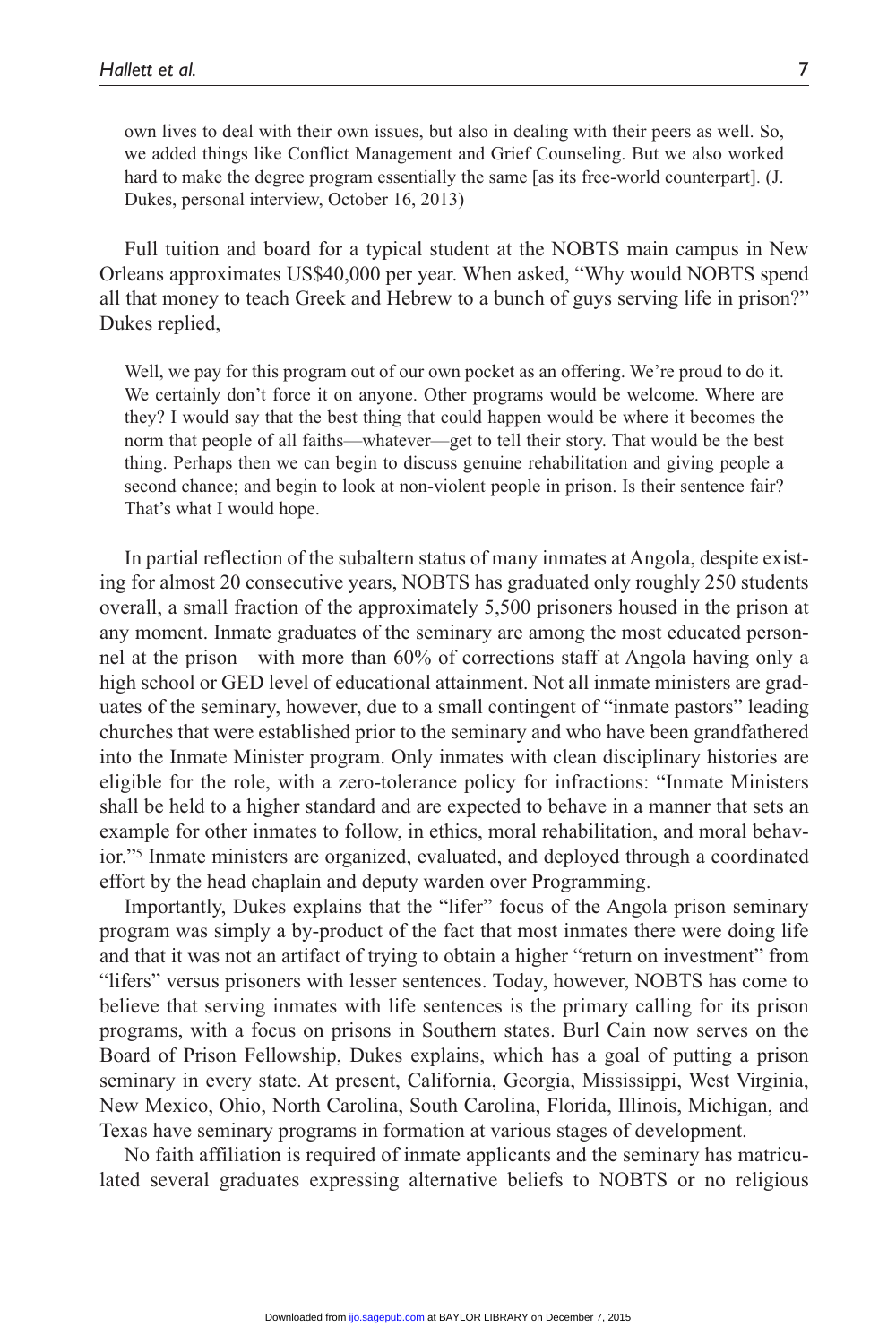beliefs at all (e.g., practicing Muslims and agnostics). All graduates may later serve as chaplain's orderlies rather than inmate ministers if they so choose. A breakdown of the current faith affiliations of active inmate ministers at Angola includes 30 Catholics, 5 Muslims, 1 Jewish, 4 Episcopalians, 9 no religious affiliation, and 86 non-denominational Christians (R. Toney, Head Chaplain, Angola, personal communication, July 16, 2014). Of recent graduates, not all of whom are active ministers, 105 are Black and 57 are White (several graduates have also died or been released). Admission to the program requires recommendation from the program director, approval from security, and a character reference from an existing inmate religious leader. As in the free world, frequently inmate ministers "burn out" or pursue alternative vocations after many years.

## *Building Trusting Relationships for Prosocial Modeling and Improved Self-Perception*

Inmates currently become ministers through two programs at Angola with the stated goal of establishing a "bivocational ministry of presence." The first and largest source of inmate ministers is the NOBTS seminary program, whose graduates currently comprise about 120 active inmate ministers. The second source of inmate ministers is a graduate-level Catholic theology spiritual formation program called Ministry and Theology I & II, started in 2007 and fully funded by the Catholic Diocese of Baton Rouge, after Catholic inmates asked to participate. The Catholic program has contributed about 30 active inmate ministers. All inmate ministers undertake an apprenticeship after graduating, being paired with earlier graduates for conducting their rounds and other work. Only upon successful completion of their education do inmates receive full status as inmate ministers, obtaining a prison-issued "Offender Minister" ID card.

All inmate ministers are "class A" trustees—by virtue of their good behavior, not by virtue of their education—which gains them access privileges to parts of the prison that would otherwise be restricted to them. As most inmate ministers also have one or more additional jobs at the prison, inmate ministers refer to their work as "bivocational." As part of the required "field practicum" during their junior and senior years, inmate minister candidates are introduced to the work of conducting rounds, delivering care packages, working in the chaplain's department, and facilitating/leading religious programming and visitations. Upon graduation, students attain the status of full inmate minister, gaining wider access to the prison, including hospice, the outer-camps beyond Main Prison, and occasionally permanent assignment to a specific dorm or cellblock, such as Death Row. In short, rather than being simply selected by the warden, achieving the status of inmate minister requires not only completion of the education and practicum components but also recommendation of at least two ranking security officers, approval from the head chaplain, and nomination from an inmate religious leader.

From the beginning, inmate ministers understand themselves to be "bivocational" at Angola, with most having other regular work assignments in addition to their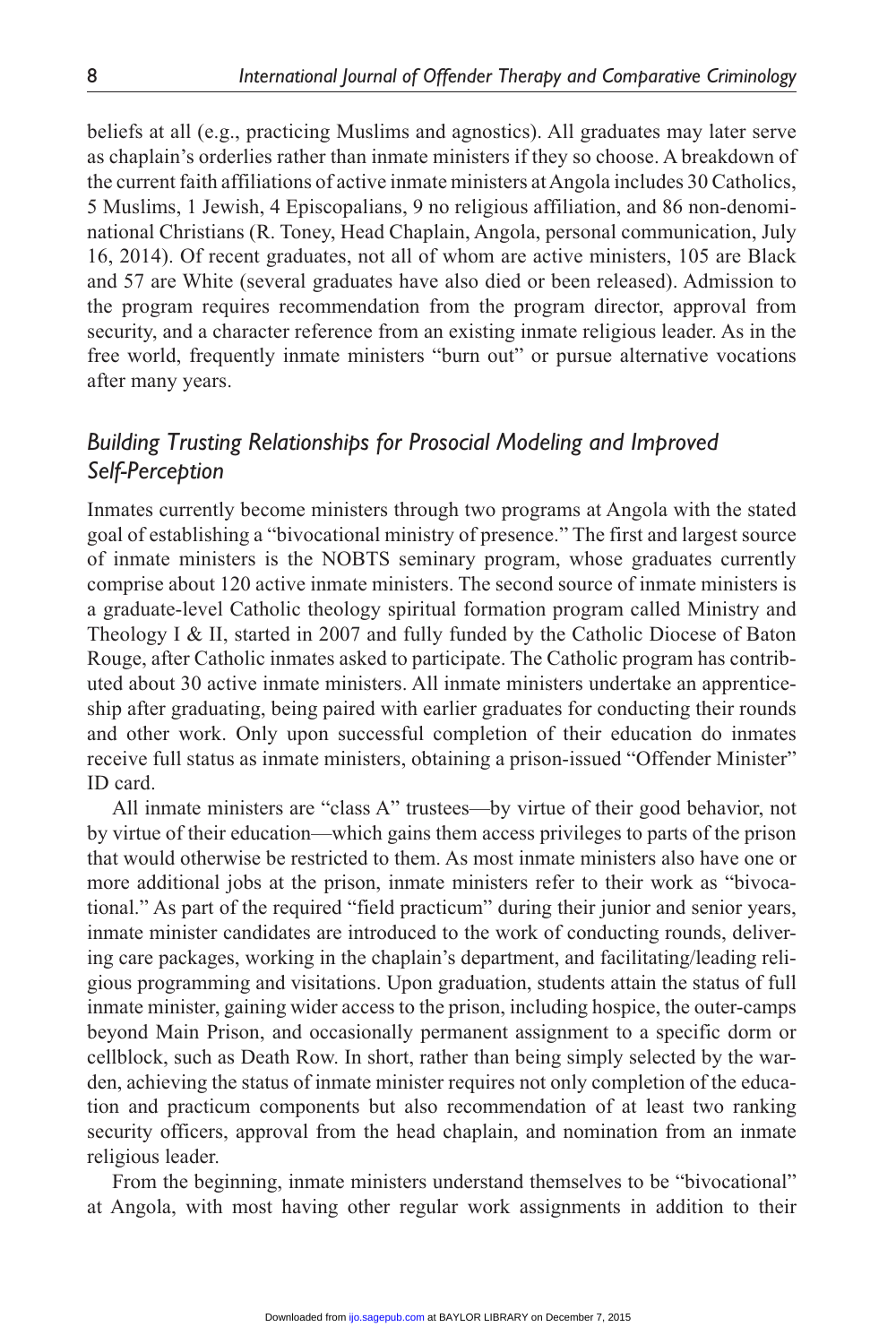"always on duty" status as inmate ministers.6 Inmate ministers describe their religious vocations as a "ministry of presence," not necessarily focused on the Bible or religious education, per se, but on service to the prison: "I'm a servant. Nothing more," explains inmate minister Kevin Hogarth.7

"Sidewalk counseling" is a preoccupation of inmate ministers assigned to the Main Prison compound, where movement is less restricted than over the rest of the complex. *Sidewalk counseling*, a term coined by seminary director Dr. John Robson, refers to the non-interventionist process-counseling method for which inmate ministers are trained in the seminary. Inmate ministers describe "sidewalk counseling" as conversational in character, intended to be a "ministry of presence" rather than overtly scriptural, usually featuring a simple greeting or query as to the well-being of a fellow inmate. Importantly, inmate ministers stress the value of their lack of power at the prison, relative to correctional officers and chaplains, *as their chief asset in ministry*:

Process counseling is a type of counseling whereby the counselor uses great patience and asks leading questions, but never reveals his position—until the very end. A leading question might be: "Now what might God want you to learn from that?" You purposely don't give them an answer. You give them a question. Because counselees *have* the answer! They just need you to encourage them a little bit, to just guide them a little. Because Doc8 taught us this and I'll never forget it. He said, "If you tell a person your position, then because of who you are—they might just agree with you. However, when they walk away, they will be of the same opinion, and that probably won't translate into a different lifestyle or a different way of thinking or change of heart. However—if you can allow that person to arrive at his own truth, then he will keep it. Because it's his—he will own it." And let me tell you, this has given me the opportunity to minister to people who would otherwise never even have talked to me!<sup>9</sup>

While inmate proselytizing at Angola might be expected, in practice inmate ministers insist they must strive *not* to be "too preachy." While inmates tolerate faith proclamations, today religious programs are far from the only enrichment opportunities available for men.<sup>10</sup> "So we have always got to use a language appropriate to the audience," says inmate minister Darius Watkins. "Even behind the pulpit, I would never utilize a Hebrew or Greek term. Why? Why should I? I don't want to impress anyone. I really would not be smart to try to do that, trust me."11 Another inmate minister put it this way:

Most of the time I'm just checking in, saying hello to someone, following-up on how their aunt is doing or something like that. Making that connection; nothing Biblical at all. Or I'll bring a guy a pair of shoes or toothpaste, a care package. That's my main job. Other times I have to deliver a message that someone's family member has died.12

Inmate ministers repeatedly describe NOBTS's required minor concentrations in Grief Counseling and Conflict Management as key training for their day-to-day work at Angola. Inmate ministers are required to make at least 25 "contacts" per month, all of which are recorded in anonymous monthly inmate minister logs.13 Explains inmate minister Darius Watkins: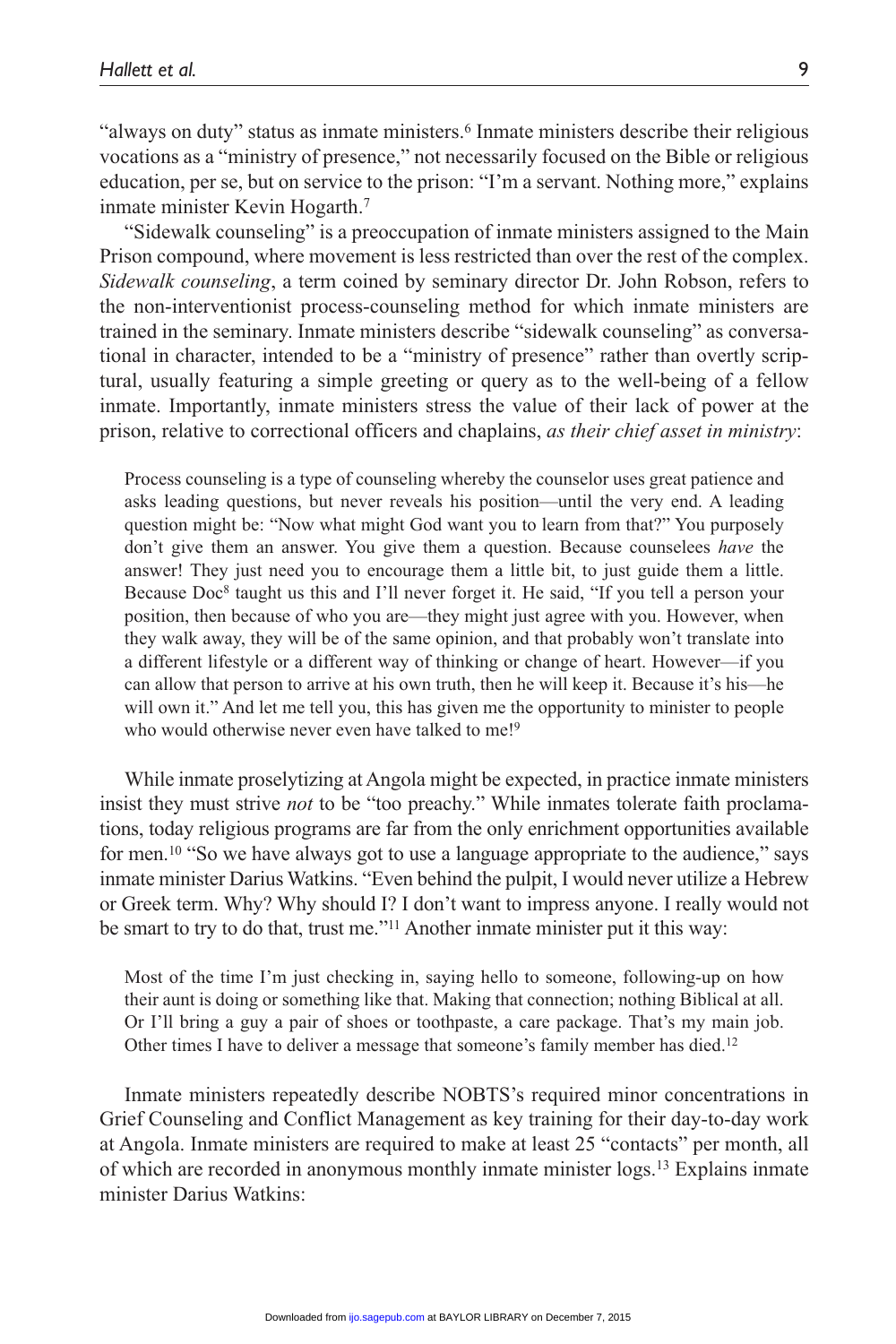You know, we're very pragmatic. We provide toiletries. My lead pastor told us: "Look around in your dorm. Pray and ask God to lead you. If you see a guy who didn't get enough food, you bring him some. If you don't have it, ask me. If you see a guy who needs shoes, man, help him if you can, or find another brother in the Body of Christ who can." And the guys appreciate it. I mean Jesus fed guys. He dealt with temporal needs before addressing spiritual needs. Twice a year my church sponsors an indigent service for guys who have nothing here. We give them clothing, toiletries, food. We might have call-outs just for those guys. We go on the yards when it's hot, we'll give water. Amazingly guys will go to church if you just ask them. . . . But we make sure that we love guys beyond the four walls of the church. Every time a guy sees me, I shouldn't have religious jargon in my mouth. I should be able to reveal Christ to him on the basketball court or walking the yard or give him an ice cream. He needs to see me in other venues–I mean just live! Life is real!

#### *Repairing Harm Through Intervention*

*Relationship Theology*, a term frequently invoked by inmate ministers at Angola to describe their attention to serving the prison through interpersonal relationships, is a central focus of their vocation. Inmate minister Peter Wilson identifies a pervasive sense of hopelessness that takes hold with a "random but debilitating frequency" as justification for the program's method of "counseling through listening." Establishing relationships with fellow inmates and staff literally became a metric through which their work is evaluated: aggregate "contacts" with inmate peers are tracked through the chaplain's office. The theological emphasis on relationships built upon Cain's introduction of "Unit Management" at Angola, as Unit Management places a high priority on developing and maintaining relationships for reducing violence and social isolation. Because all inmate ministers are selected through a process that involves both "bottom up" nomination from inmates, approval by security and the Chaplain's office, and "topdown" veto-power from the warden, Angola's inmate minister program is a collaborative program designed to facilitate greater communication between staff and inmates.

#### *"It's a Grief Ministry"*

Dr. John Robson, seminary director, explains,

The education we provide is useful to the prison, but what I had to learn, unlike in the outside world, is that we first have to provide a grief ministry for our students—to help them heal and get over their *own* pain and loss. I tell them, they've got to face their own pain; they need to get over themselves. Only by confronting those demons will they be effective in this ministry.

Men get to Angola broken and alone, having literally lost everything, sentenced to life in prison. "How can I survive *life* in prison?" they ask. "Jesus—look where I am. Are you there Jesus?" And I tell them "The question is not 'Are you there Jesus?' The question is where are you? Where have you been? You are the one who has not been present. Jesus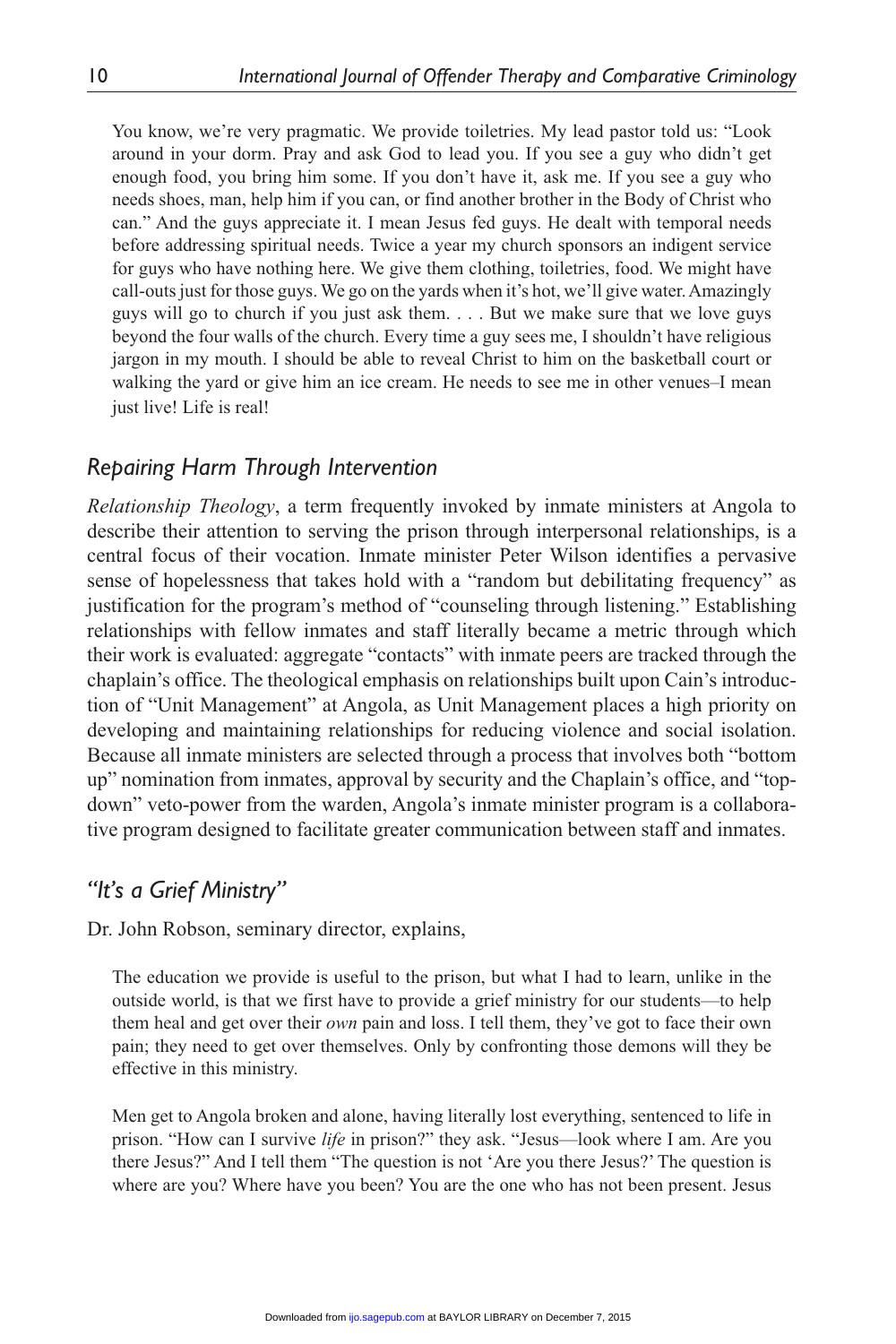is here." And I let them think about that. And only when and if they come back do I ask them: "Are you ready?"

Because of their unique role in the life of the prison, Angola's inmate ministers repeatedly stress that the penalty will be severe—from staff and inmates alike—should they violate the trust that has been placed in them as servants to the prison. The unique level of trust and discretion granted to inmate ministers, "who walk a fine line between being perceived as spies for the administration and true servants of God," is arguably unique in American corrections.14 One inmate minister described the unsupervised process-counseling method he uses at the prison in this way:

The seminary process has helped us, as a community of leaders, teach people how to identify where emotional wounds took place in their life, and with that begin a learning pattern. And it teaches them how to (a) accept that that happened; (b) to stop identifying themselves as a victim, which has been perpetuated by that wound; and (c) then teach them how to bring back the reasonable voice that was left as a casualty when emotional imbalance took over their life. So what happens is, we have learned how to identify and accept the wounds and rehabilitate one another through common love experiences outlined in the Gospel.

Interviewer: "And how does the Gospel do that specifically?"

Because you see the most elemental and primitive display of love that has ever been demonstrated throughout the common history of humanity: The giving of my life for your freedom. And that's what we do. It turns out that pouring out your life through your time, through your economic resources, your giftings, and whatever else you are given, is the opportunity to use to help your neighbor. We've learned by being loved, how to love. Both individuals and the community. And for those of us who have been in pursuit of the foundations, we ministers, it only benefits the community more. Because I don't have these conversations about our process with the inmates. I tell them, hey: "Do you hear what you're saying? Where did you learn that?" You know? You employ those counseling motifs, those tactics. You know why? Because I'm not trying to convert anybody. I'm trying to help someone self-identify. My path was not their path. There's great commonality to it, but hey, it wasn't identical. Somehow or another you have got to show to a person that you are safe to just emotionally strip down in front of, and then when that happens, they can heal.

Students frequently recount instances of on-the-spot pastoral care from Robson.15 "When men get here to Angola facing life in prison," Robson explains, "they've got serious work to do if they're going to survive—spiritual and emotional work, that is." Robson explains that after a period of brokenness that often comes years into a life sentence and accompanying notification of the death of an inmate's loved one,

the love of Jesus can turn years of incarceration into easy math. We're here to pick up the pieces. We're here to serve the prison in the name of Jesus Christ. And just for the record, I'm *not* here to convert anyone. My cup is full.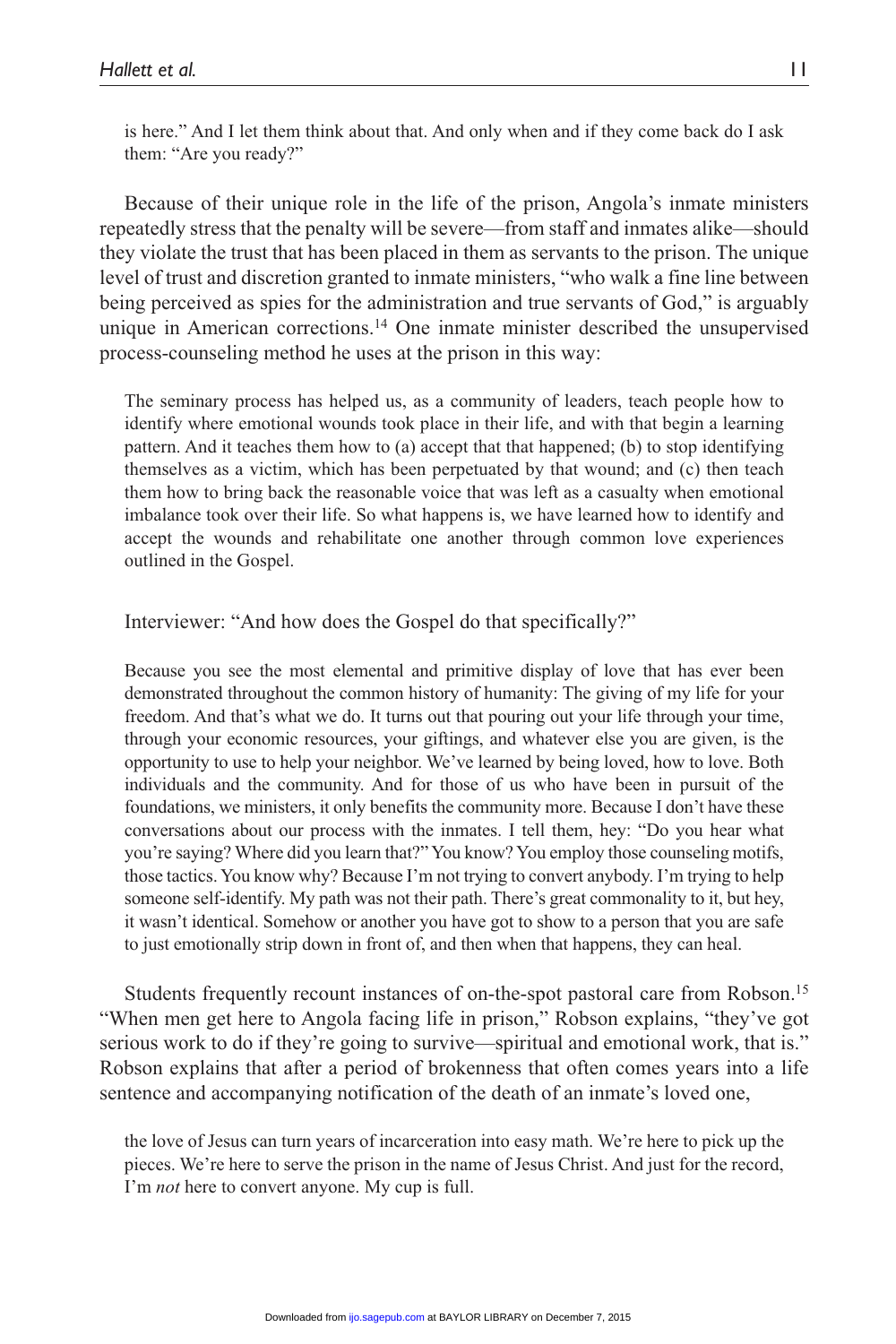#### *Spirituality, Intervention, and "Growth Out of Trauma."*

Ronel and Elisha (2011) suggest spirituality as a resource for inmates facilitates "growth out of trauma" (p. 308). Inmate minister Kevin Hogarth was sentenced to Angola in 1993 on an aggravated first-degree attempted murder conviction. The heavily tattooed one-time White supremacist serves as assistant senior pastor of one of Angola's largest and newest congregations. Badly scarred from a fire that destroyed his family home when he was 9, Hogarth was a good student and star athlete in high school. The death of his father at age 14 in a tragic accident was devastating. "When I lost my daddy, my best friend, I went crazy" he says. "My mother could not control me. I started doing drugs and joined a biker gang. Just to rebel." Hogarth's file shows 98 prior convictions for mostly petty addiction-related charges prior to his being sentenced to Angola. Now 17 years into a 40-year sentence, Kevin Hogarth has yet to receive a single disciplinary write-up at Angola. He attributes his quantum behavior change entirely to the "Gospel of Jesus Christ," to which he was first deeply exposed in the parish jail awaiting sentencing to Angola. While working as a maintenance man in the seminary wing of the old education building "while replacing a toilet," he overheard classroom lecture from a Biblical counseling class and applied to the seminary. Frequently quoting scripture and the Apostle Paul while citing present-active-indicative verbs in Greek, the "precious opportunity" Hogarth had to study the Gospels and language in seminary was transformational, he says, helping him lose the "everyday pain of a life sentence." In reference to faith and his long-term incarceration, he states:

This Jesus, came into my heart, within the confines of His consequences—Angola—and gave me a peace, gave me a love, gave me a forgiveness that flipped all that *hate* to love. And it didn't happen overnight. But I began to watch. And the closer I got to Him the more He was pointing, showing me "Look, this is for you. This is for you. You've got *me*. Don't worry about if you're ever getting out of here. Quit worrying about that." And He'd begin to just give me a peace that surpasses all understanding. And I've told (people) time and time again. I don't care if I ever leave here. Do I want to go home? Sure. But now, for me, it's more about the Twelve Gates than the main gate.

After being accepted into seminary, Hogarth cites a deepening sense of community and camaraderie he never previously experienced, even within family, and highlights a palpable catharsis in his "discipleship." Gregarious by nature, Hogarth had no special training or deep personal religious transformation prior to his arrest, conceding near total ignorance of Christian practice.

I was so green, as green as they come. I was attracted here being the maintenance man. I didn't even know the books of the Bible. But when I was invited and approved to go to school—sitting in class day after day after day and working together and struggling together and getting to my wounds and my scars that I could share with many of them through the various tests, and yet it comforted me with a love—and not at all one time forcing me to become Baptist. There's a camaraderie in the midst of the preparing, the equipping, that I learned in seminary that you're just not going to get apart from that.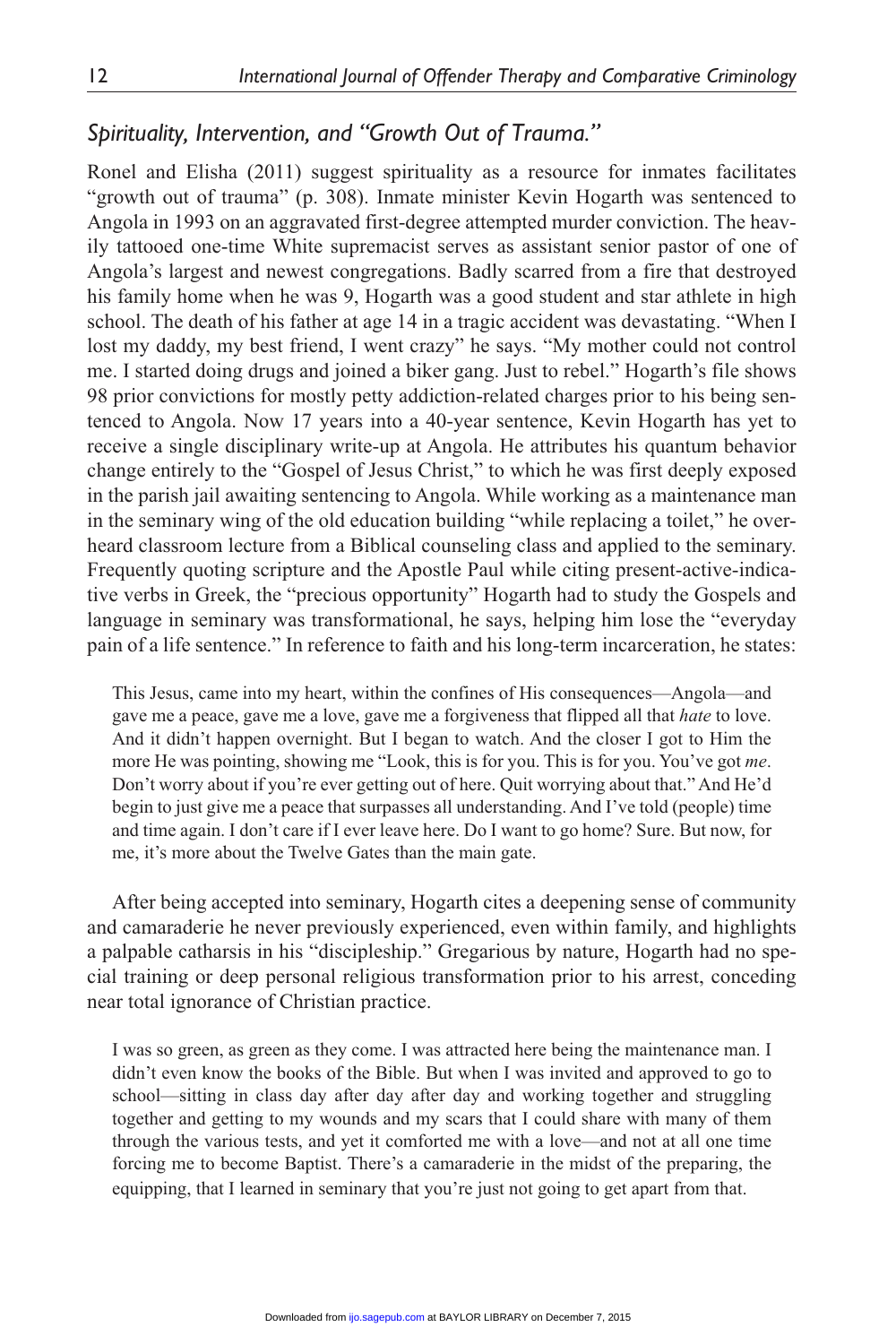# *Spiritual Practice as a Blueprint for Identity Change and Social Integration*

The work of the seminary is "inconceivable" without the preexisting churches at Angola, Robson says, pointing to the tagline of NOBTS: "'To Equip the Local Church.' That's what we do here," he explains.

That's what we do in all our programs—equip the local church to better minister to those in need—this one is no different. The *particular needs* of this ministry are different, but the function of the ministry is the same. Angola is full of human suffering and we've simply helped to build up a unique church that was already here to meet those needs.

A small-group interview gleaned this exchange:

| John Robson, prison seminary director: | What I tell them is this: "First you have to<br>stop dying-stop dying within yourself, so<br>that you can help others stop dying. Men<br>reinterpret their personal history through<br>worship. You have to find the pain. Guess<br>what the Gospel tells you? Endure the<br>pain. Look at the pain. Isolate the pain and<br>make it a sacrifice to the loving God and<br>He will transform that pain into what He<br>wants it to become. It's called the crucified<br>life. Every man is dying. No matter where<br>he exists. Every man is an orphan. Every<br>man is lonely. The Church at Angola de-<br>institutionalizes the dehumanization of<br>punitive justice—because the Church<br>gives a man the responsibility of making<br>the right choices for the right reasons.<br>Whereas dehumanization within a punitive<br>system demands simply making choices<br>for the wrong reasons—because they fear<br>punishment." |
|----------------------------------------|----------------------------------------------------------------------------------------------------------------------------------------------------------------------------------------------------------------------------------------------------------------------------------------------------------------------------------------------------------------------------------------------------------------------------------------------------------------------------------------------------------------------------------------------------------------------------------------------------------------------------------------------------------------------------------------------------------------------------------------------------------------------------------------------------------------------------------------------------------------------------------------------------------------------------------|
| Inmate minister Peter Wilson:          | "Look, I died yesterday. I serve today. I'm<br>resurrected today. Those people who<br>don't believe in prison religion— they<br>don't believe in religion period! And that's<br>the issue. So don't waste my time. Until<br>you realize that you've sinned against the<br>law of love, all you produce are prisoners<br>of war. Now that prisoner is going to obey,<br>for a while, but he has not been set free-<br>free to enter into loving relationships."                                                                                                                                                                                                                                                                                                                                                                                                                                                                   |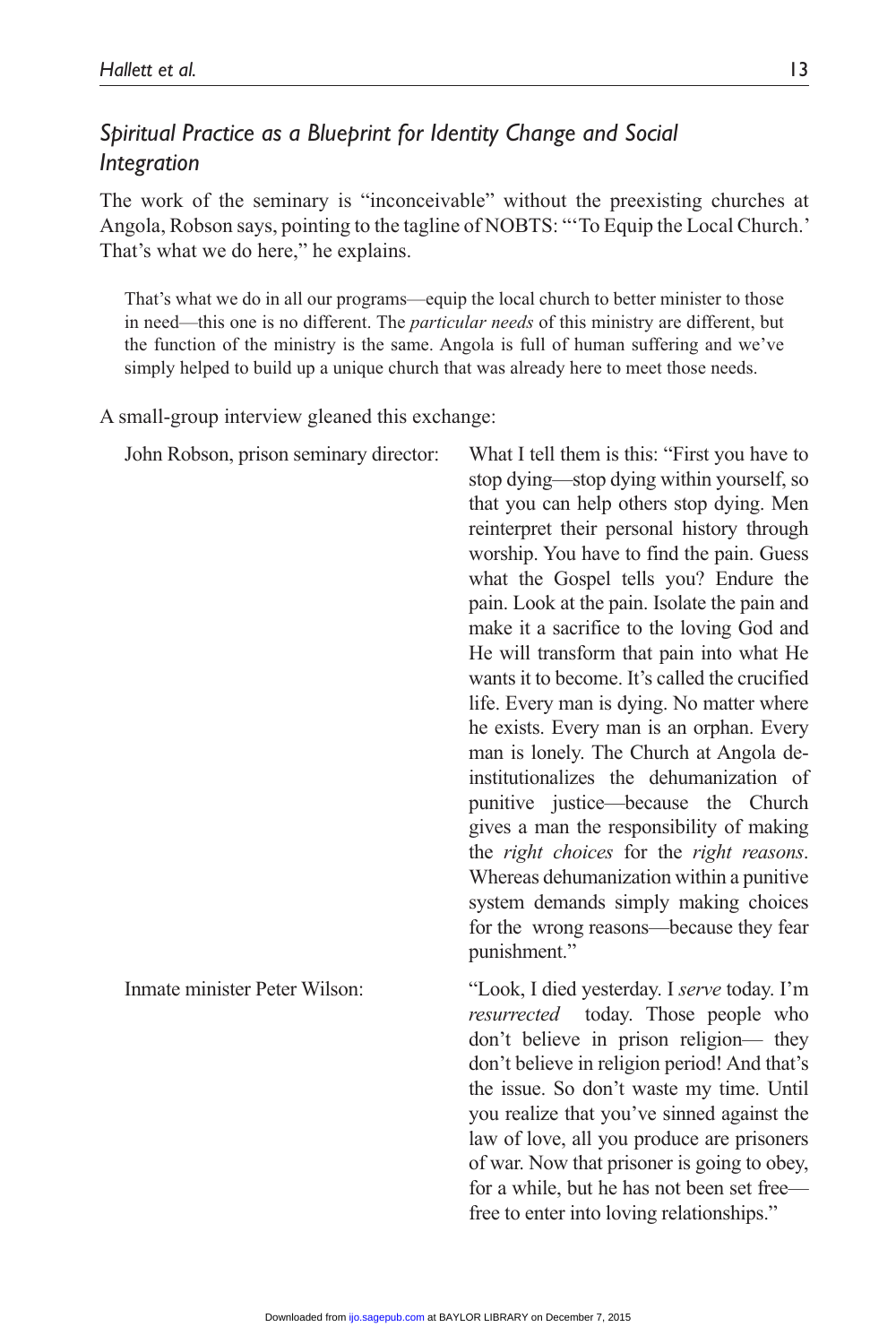Interviewer: How does that make you free?

Inmate minister Peter Wilson: "Because I don't have to control any of it. Because I already know the answer. It's not a formula for an outcome. It's a matter of being. When you demand a behavior without setting a man free to love, you will fail. When you become a son of God, you become human again. You make right choices for the right reasons—in relationship. How we help inmates is we enter into their suffering with them and help them come to a point of freedom. The primary opportunity is to love an individual, not create blanket programs for the entire prison. It's just one-at-a-time, you know? When someone meets me, they are not meeting a program. They are meeting me; and I am meeting them. There is only one thing that is urgent—and that is to be a martyr and a witness to life found in the fabric of relationships. The urgency is to know that you've encountered that person in God's timing, with at least a small dose of human love—that you source to God. Love work is the only work."

### *Staff and Religious Worship at Angola*

Deputy Warden Richard Peabody began his career at Angola on August 2, 1976, as a clinical social worker. Today, he serves as supervising warden over all programming at the prison, a post he has held since 1984. Under his direct supervision are all volunteer visitation<sup>16</sup> programs, all education and family-visitation opportunities, the biannual Rodeo, and the prison seminary program run by NOBTS. Peabody stresses the importance of inmate litigation and subsequent federal intervention for improving conditions at Angola:

When I came to work here, we were coming out of the period of being the bloodiest prison in the country. And then we were under the court order—and that's the reason I stayed—is because we were under the Federal court order, which did away with the inmate guards, increased the staffing, increased mental health, medical, maintenance, everything—and over time—the court order definitely assisted in bringing violence down. It was an Eighth Amendment case because of the food, shelter, medical care, mental health care and violence at the prison. But I think the biggest change since I've been here is trying to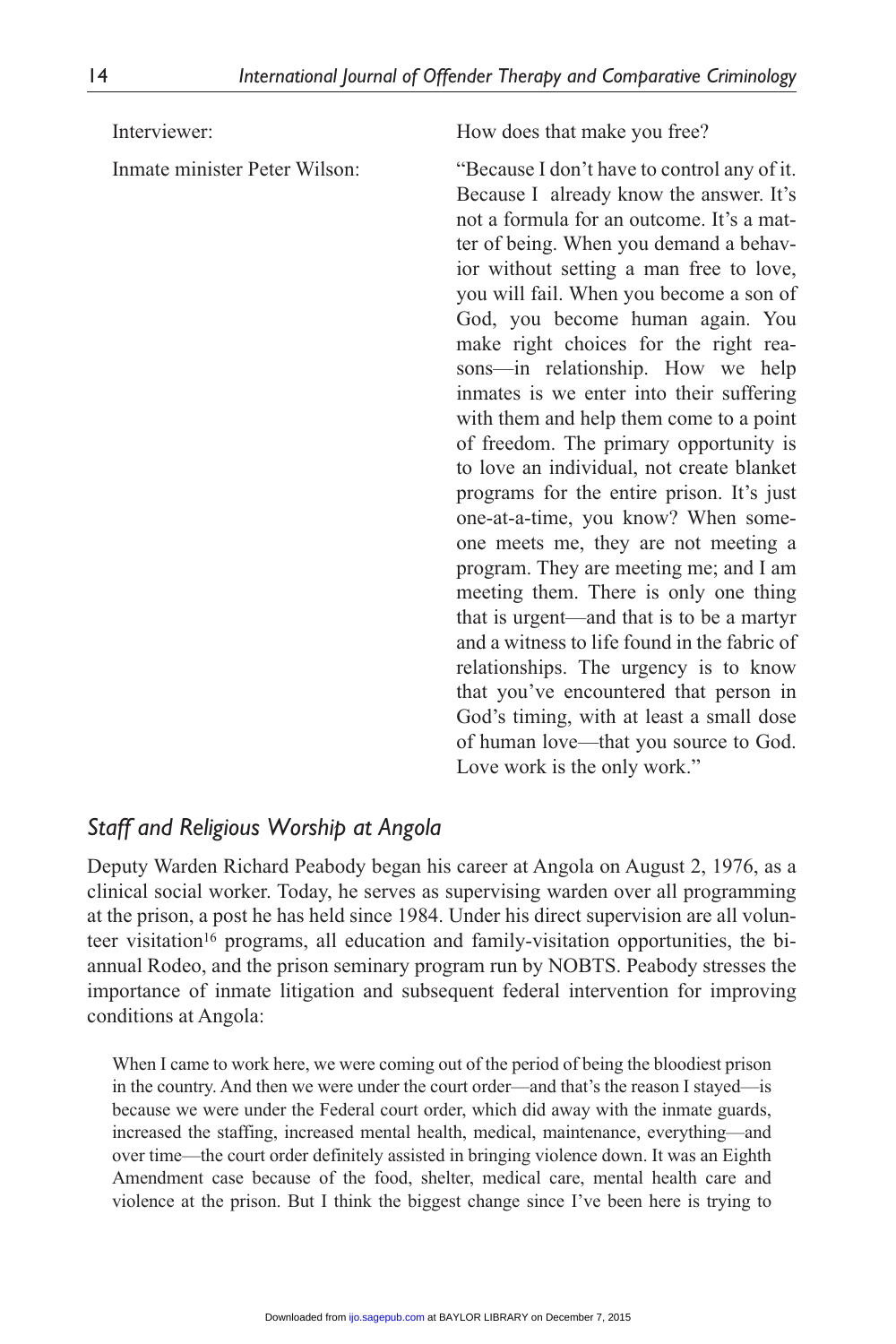change the culture from 'them and us' to not trying to control the institution by force. But trying to control it by being fair and giving people opportunities to do the right thing. So like the whole issue of solitary confinement. If you keep putting a person back in solitary at some point in time you have to say, is this man ever going to come out and if he is, how can we assist him to come out and function? Instead of just leaving him there. I view positive programming as a more effective means of keeping peace at the prison than discipline. (Personal interview, Richard Peabody, March 17, 2013)

In the aftermath of inmate litigation regarding conditions at Angola, a new emphasis on building positive inmate leadership bolstered programming resources for inmates and staff, including the chaplain's office. New rules empowered prisoners to create self-help programs and organizations of all kinds, including religious organizations (Anonymous, 1992). By 1992, there were eight inmate-led religious organizations at Angola, comprising half-a-dozen inmate-run churches and two non-denominational Bible study "clubs."17 "Inmate Religionists, who had always banded together in small informal groups to worship, began to form their own religious organizations, conducting religious services and activities on their own" (Anonymous, 1992, p. 34).

#### **Conclusion: Faith as a Resource for Long-Term Inmates**

The framework of Christianity provides the master story that allows individuals to "read" the world again. The interviewees for this research, many of whom attributed their conversion experience to deep, private reading of the Bible in their cells, described using the stories and lessons in the Bible as strategies for interpreting their lives and making sense of their own struggles. (Maruna et al., 2006, p. 161)

This article offers an ethnographic account of the self-projects and meaning-making strategies of Angola's prison seminary graduates. Positive criminology's refusal to impose permanent negative labels upon inmates and its emphasis on spirituality as a pathway for positive growth and self-change among prisoners is well reflected within the narratives of Angola's seminary graduates. Angola's inmate minister program and its administration's facilitation of inmate-led worship empowers inmates with opportunities for service—that graduates say are both personally transformative and valuable to the prison. Having often lost meaningful social contact with family and friends and facing a lifetime of incarceration in the austere environment of Angola, many inmates describe losing hope. Scholars have identified religiosity and faith practice as key resources for long-term inmates confronting a "crisis of identity" during the experience of incarceration (Maruna et al., 2006; see also Giordano, Longmore, Schroeder, & Seffri, 2008; Paternoster & Bushway, 2009).

Over the long duration of their confinement, Angola's inmates face profound personal crises, particularly at the beginning of their incarceration, but also at several points during the life course of their sentence (Liebling, 1992; Maruna et al., 2006): "For prisoners, religious conversion can be seen as an adaptive mechanism that helped to resolve psychological conflict, resolve 'emotional ambivalence,' and unify a previously 'divided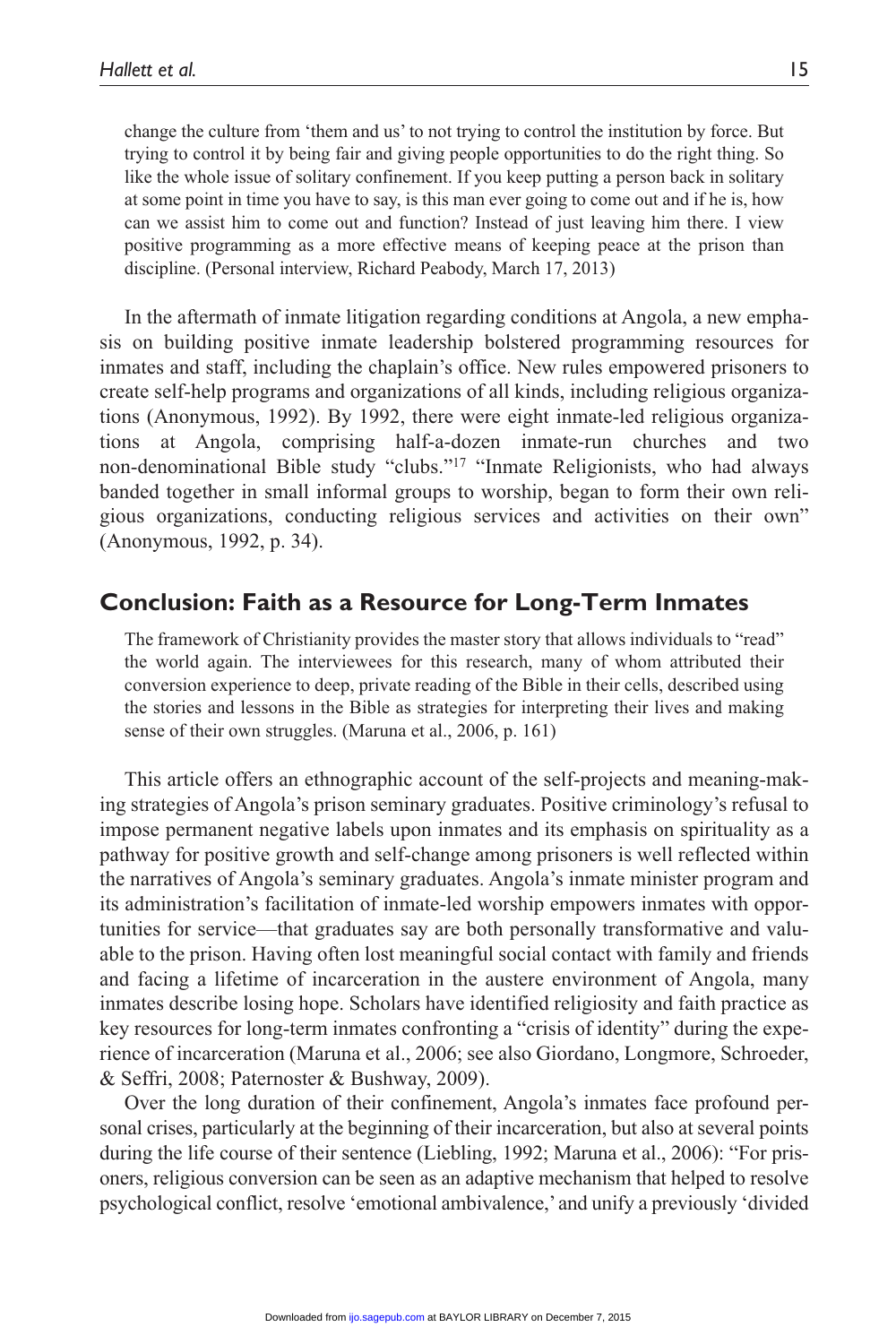self'" (Maruna et al., 2006, p. 174). Previous research on religiosity among long-term inmates reveals several outcomes of faith practice for prisoners (Maruna et al., 2006). Specifically, faith and religiosity

- create a new social identity to replace the label of prisoner or criminal,
- imbue the experience of imprisonment with purpose and meaning,
- empower the largely powerless prisoner by turning him into an agent of God,
- •• provide the prisoner with a language and framework for forgiveness, and
- allow a sense of control over an unknown future.

When Angola's seminary graduates recount stories of what they describe as the social death of their conviction and incarceration, they highlight the usefulness of religious self-narratives for reconstructing a sense of purpose and belonging. Sociologists frequently uncover religiosity as a source of "quantum change" among prisoners and ex-offenders, highlighting the cognitive and linguistic resources of faith as foundational to their identity change (Giordano et al., 2008; Goodwin, 2001; Hallett & McCoy, 2015; Maruna et al., 2006, p. 161). Maruna and others characterize this process of "identity work" as uniquely important to the setting of prisons (Giordano et al., 2008; Johnson, 2011; King, 2012; Maruna, 2001; see also Paternoster & Bushway, 2009). Above all, Angola's seminary graduates describe the message of love and service outlined in the Christian gospel as their blueprint for personal change—and the inmate minister program as an opportunity for them to demonstrate that change in practice. As recommended in the literature on Positive Criminology, future research should explore the effects of empowering inmates with self-governed religious programming across all faiths (see Ronel & Elisha, 2011; Ronel et al., 2013; Ronel & Segev, 2014).

#### **Acknowledgment**

The authors thank Natti Ronel, Alison Liebling, and anonymous reviewers.

#### **Authors' Note**

This project was approved through Institutional Review Boards at Baylor University and the University of North Florida under a Full Board Review process, and separately by the Louisiana Department of Corrections: IRB 49899. Project title: "Qualitative Research Design \* Prison Seminary Evaluation, Louisiana State Penitentiary and Darrington Correctional Institution."

#### **Declaration of Conflicting Interests**

The author(s) declared no potential conflicts of interest with respect to the research, authorship, and/or publication of this article.

#### **Funding**

The author(s) disclosed receipt of the following financial support for the research, authorship, and/or publication of this article: The authors gratefully acknowledge support to the Institute for Studies of Religion at Baylor University from Premier FOTO, LLC All observations as expressed are strictly the authors' alone.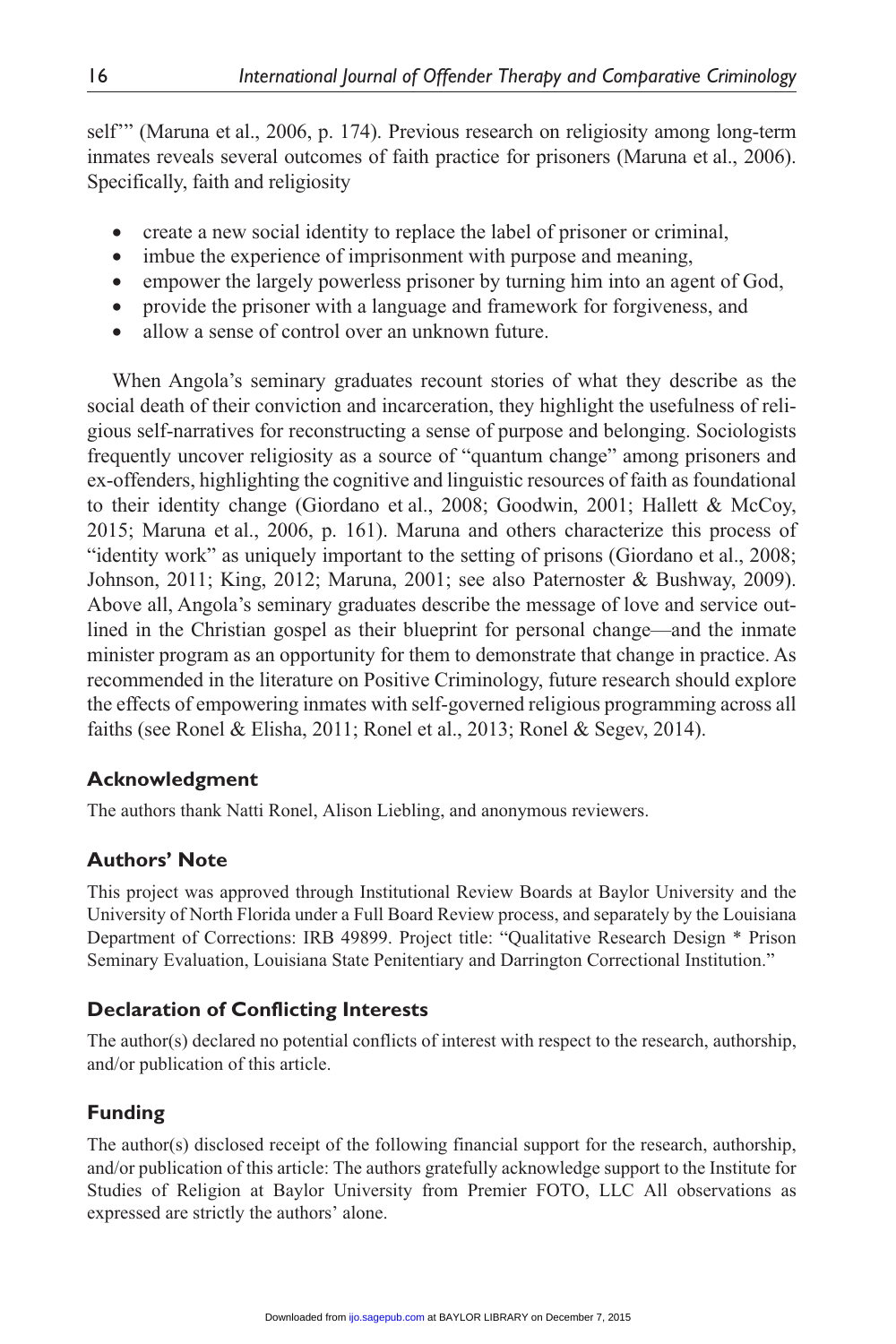#### **Notes**

- 1. For the full revocation language, see U.S. Congress (1994).
- 2. "In the 1992 amendments to the Higher Education Act (HEA) (P.L. 102-325), Congress prohibited persons who were sentenced to life in prison without the possibility of parole and those who were sentenced to death, from receiving a Pell Grant. Persons who were incarcerated but not serving life sentences without the possibility of parole or sentenced to death remained eligible for Pell Grants until 1994." [http://congressionalresearch.com/](http://congressionalresearch.com/RS21785/document.php?study=Federal+Pell+Grants+for+Prisoners) [RS21785/document.php?study=Federal+Pell+Grants+for+Prisoners](http://congressionalresearch.com/RS21785/document.php?study=Federal+Pell+Grants+for+Prisoners)
- 3. Personal Interview Burl Cain, March 19, 2013. In addition to President Bush, several high profile criminologists have advocated on behalf of restoring Pell Grant eligibility for prisoners, including Jeremy Travis: [http://www.jjay.cuny.edu/web\\_images/Ford\\_Foundation\\_](http://www.jjay.cuny.edu/web_images/Ford_Foundation_speech.pdf) [speech.pdf](http://www.jjay.cuny.edu/web_images/Ford_Foundation_speech.pdf)
- 4. "SACS"—the Southern Association of Colleges and Schools—is the regional accrediting body for all public institutions of higher education in the Southeastern United States.
- 5. LSP Document: "Inmate Minister Duties and Qualifications. Louisiana State Penitentiary, Chaplain's Department."
- 6. Inmate minister Rob Hawks.
- 7. All inmate names are pseudonyms to protect confidentiality.
- 8. Dr. John Robson, director, NOBTS Extension Center, Louisiana State Penitentiary.
- 9. Inmate minister Darius Watkins.
- 10. States Warden Peabody: "Recreation is very big out here. We have a lot of team sports. There's a lot of healthy competition. You can generally see as a sports season comes along, some inmates make sure they're not in the cellblock when football comes around. They may not be as careful when it's not football season. So I think recreation is a big part of it. I think the education programs also. I do think the seminary just kind of added to all that, but it's not the only thing." Preliminary data indicate violence began falling at Angola long prior to full implementation of the seminary (see Hallett et al, in press).
- 11. Inmate minister Darius Watkins: "Let me tell you something. These guys will scrutinize you for months—and years—they will actually make you a project! They will study you for months and for years. Watching you, waiting for you to mess up! One time I sat up in my bunk and hit my head—hard! I mean I had a little blood coming down my head! And when that happened—it went silent all around me! Those guys told me, "Man, I just need to hear you say one curse word!" They watch you in different situations, they wait until, you know, your letters stop or you've got no money or there's chaos at home—they're waiting for those moments. And if you can weather enough of those storms? You'll have the best allies you could ever actually ask for. Those guys will actually protect your testimony, you don't have to. Once you have been proven. *That's* Angola."
- 12. Inmate minister Jamie Davis, Death Row/Camp F: "Delivery of a 'death message' occurs when the prison receives notification that an inmate's loved one had passed away on the outside. Passing on the information about a loved one's death has been relegated to Inmate Ministers, due to successful experience of Inmate Ministers employing methods of grief counseling and their status as fellow inmates."
- 13. While "contacts" are tracked, details are purposely kept informal and inmate minister interactions are unsupervised (Darius Watkins).
- 14. Inmate minister Peter Wilson.
- 15. Inmate minister Kevin Hogarth.
- 16. Angola has incorporated an extensive list of outside visitors allowed to enter and serve the prison.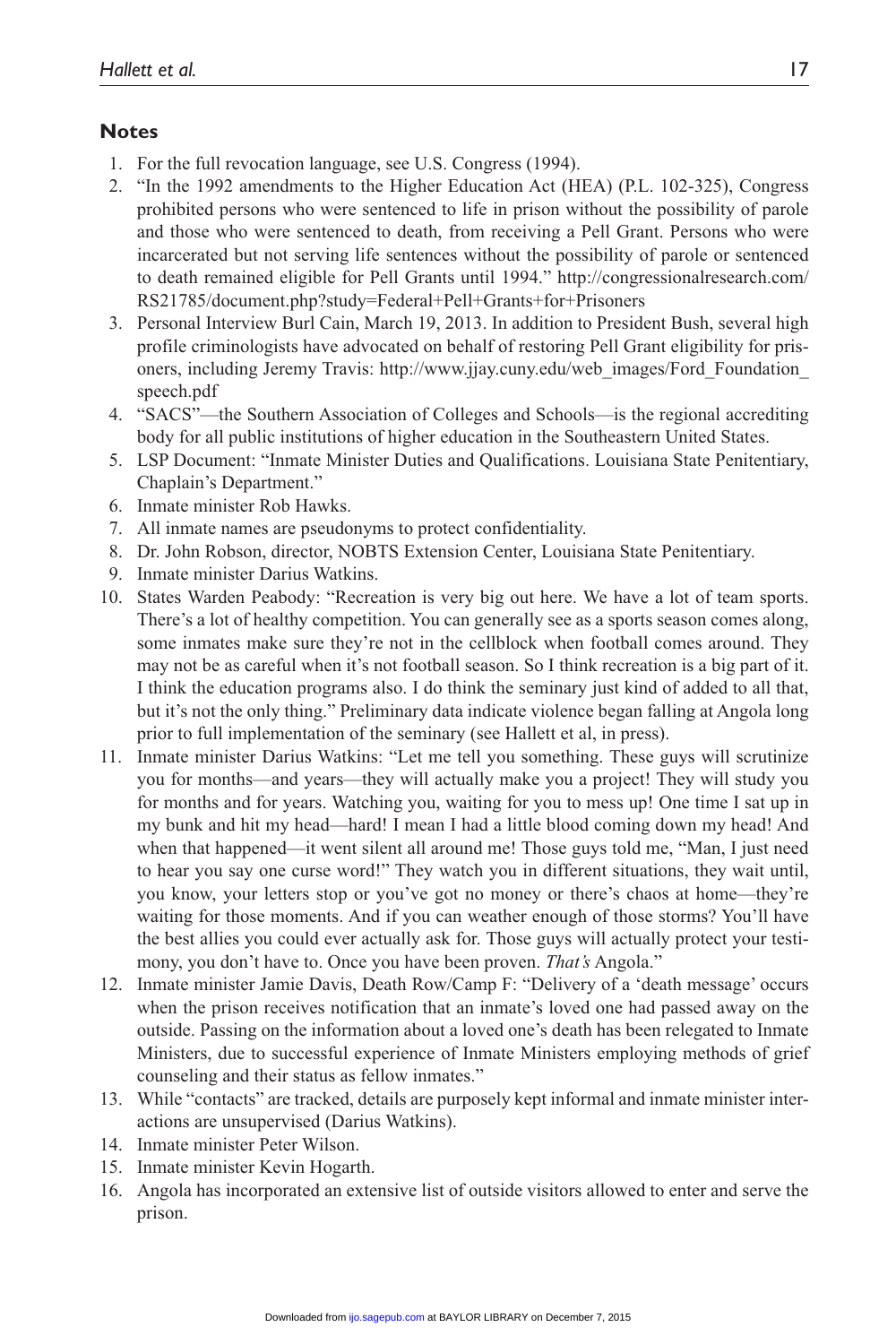17. "Six of the Main Prison's eight religious organizations are mainline Christian and preach that Jesus Christ was the Son of God. Five of the six consider themselves to be 'churches'" (Anonymous, 1992).

#### **References**

Anonymous. (1992, July-August). The religionists. *The Angolite*, *17*(4), 30.

- Calverly, A. (2013). *Cultures of desistance: Rehabilitation, reintegration and ethnic minorities*. London, England: Routledge.
- Carleton, M. (1971). *Politics and punishment: The history of the Louisiana State Penal System*. Baton Rouge: Louisiana State University Press.
- Carson, E. A., & Golinelli, D. (2013). *Prisoners in 2012—Advance counts*. Washington, DC: Bureau of Justice Statistics.
- Crewe, B. (2009). *The prisoner society: Power, adaptation and social life in an English prison*. Oxford, UK: Oxford University Press.
- Davis, D. K. (2008). "Expansion of State and Federal Prison-based Educational Opportunities." US House of Representatives. http://webcache.googleusercontent.com/search?q=cache:2P S40vdeq6sJ:https://ws.elance.com/file/WWS\_Memo.docx%3Fcrypted%3DY3R4JTNEcG 9ydGZvbGlvJTI2ZmlkJTNEMTA1NTIxMTY2JTI2cmlkJTNELTElMjZwaWQlM0Q1O DgxMTM4+&cd=1&hl=en&ct=clnk&gl=us
- DiIulio, J. (1998). Well-governed prisons are possible. In G. F. Cole & M. G. Gertz (Eds.), *Criminal justice system: Politics and policies* (7th ed., pp. 448-457). Independence, KY: Wadsworth.
- Duwe, G., Hallett, M., Hays, J., Jang, S. J., & Johson, B. (2015). Bible college participation and prison misconduct: A preliminary analysis. *Journal of Offender Rehabilitation*, *54*(5), 307-390.
- Giordano, P. C., Longmore, M. A., Schroeder, R., & Seffri, P. (2008). A life-course perspective on spirituality and desistance from crime. *Criminology*, *46*, 99-132.
- Glover, M. (1995, March-April). The Christian warden. *The Angolite*, p. 22.
- Goodwin, L. (2001). *Time for change: A study of religious conversion and self-identity in prison* (Doctoral thesis). University of Sheffield, UK.
- Guba, E., & Lincoln, Y. (1994). Competing paradigms in qualitative research. In N. K. Denzin & Y. S. Lincoln (Eds.), *Handbook of qualitative research* (pp. 105-117). Thousand Oaks, CA: SAGE.
- Hallett, M., Hays, J., Johnson, B., Jang, S., & Duwe, G. (in press). *The Angola prison seminary: Effects of faith-based ministry on identity transformation, desistance, and rehabilitation*. New York, NY: Routledge.
- Hallett, M., & McCoy, J. S. (2015). Religiously motivated desistance: An exploratory study. *International Journal of Offender Therapy and Comparative Criminology*, *59*, 855-872.
- Horne, J. (2005). *Desire street: A true story of death and deliverance in New Orleans*. New York, NY: Farrar, Straus and Giroux.
- Johnson, B. (2011). *More God, less crime: Why faith matters and how it could matter more*. West Conshohocken, PA: Templeton Press.
- King, S. (2012). Transformative agency and desistance from crime. *Criminology & Criminal Justice*, *13*, 317-335.
- Liebling, A. (1992). *Suicides in prison*. London, England: Routledge.
- Louisiana Department of Corrections. (2015). *Briefing book*. Baton Rouge: Author. Retrieved from <http://www.doc.la.gov/wp-content/uploads/2009/10/Jan2015bb.pdf>